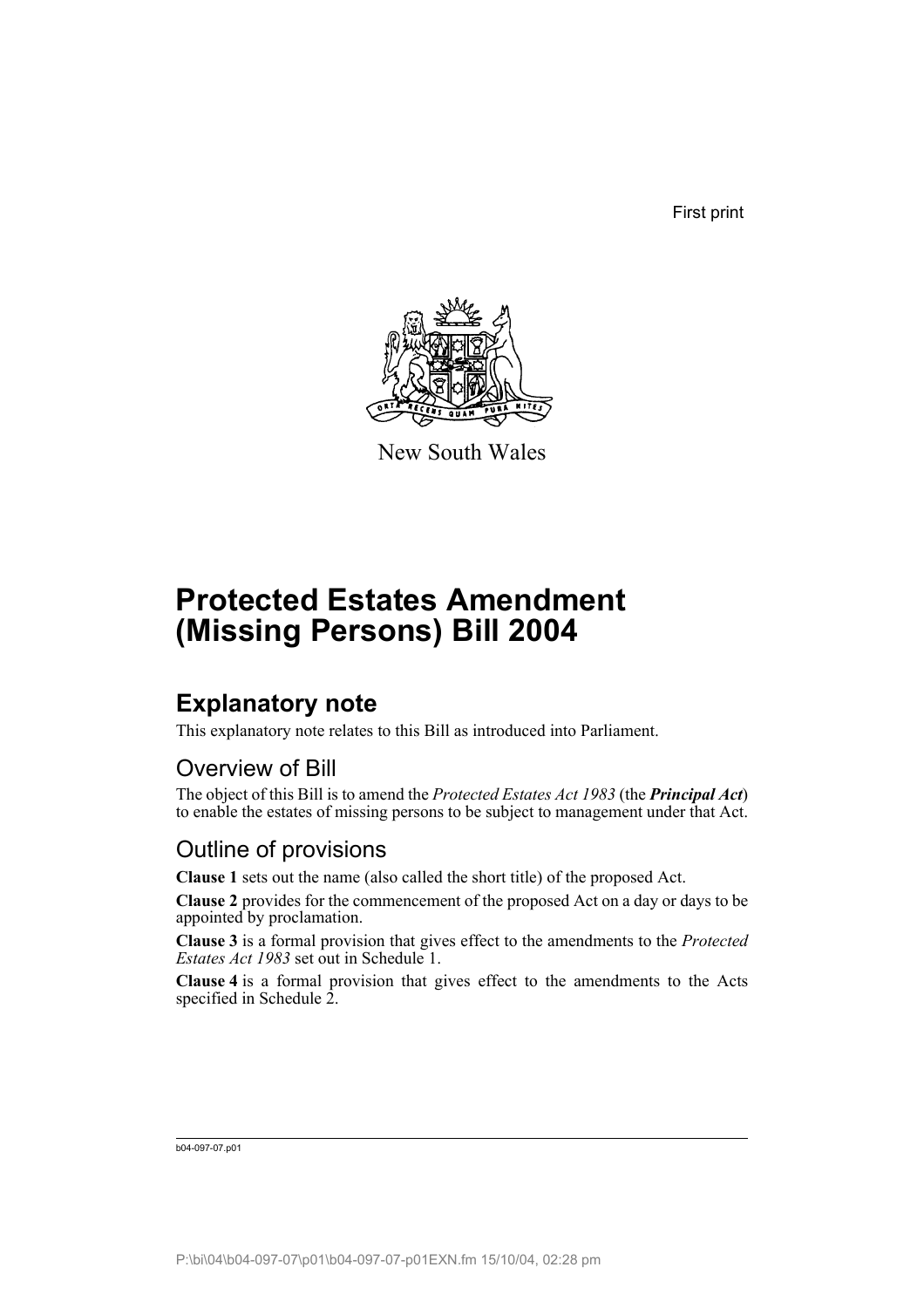Explanatory note

#### **Schedule 1 Amendment of Protected Estates Act 1983**

**Schedule 1 [1]** inserts a definition of *protected missing person* into section 4 of the Principal Act. **Schedule 1 [2]** makes a consequential amendment.

**Schedule 1 [3]** amends section 7 of the Principal Act to enable the Crown's expenses for the care and management of the estate of a protected missing person to be recovered from the estate, paid out of money of the person received by the Protective Commissioner or recovered on application to the Supreme Court.

**Schedule 1 [4]** amends section 8 of the Principal Act to enable the Protective Commissioner's fees to be recovered as a charge on the estate of a protected missing person.

**Schedule 1 [5]** gives relatives, friends, creditors or debtors of protected missing persons or other interested persons the right to apply to the Supreme Court under section 12 of the Principal Act for the giving of directions to the Protective Commissioner relating to inquiries, notices or the exercise of the Commissioner's functions.

**Schedule 1 [8]** inserts proposed Division 1A of Part 3 (section 21C) into the Principal Act. The proposed Division enables the Supreme Court to declare that a person is a missing person and to order that the whole or part of the estate of the person be subject to management under the Principal Act (as a *protected missing person*) if satisfied that the person is a missing person, that the person's usual place of residence is in this State and that it is in the best interests of the person. Such a declaration may be made only if the Court is satisfied that it is not known whether the person is alive, that all reasonable efforts have been made to locate the person and that persons residing at the same place, or relatives or friends, with whom the person would be likely to communicate, have not heard from, or of, the person for at least 90 days. Applications for a declaration and order may be made by a spouse, relative, business partner or employee of a person or the Attorney General, Protective Commissioner or any other person who has an interest in the estate of a person. **Schedule 1 [6] and [7]** make consequential amendments.

**Schedule 1 [9]** enables the Supreme Court to make an order, under section 22 of the Principal Act, appointing a suitable person or the Protective Commissioner to manage the estate of a protected missing person. **Schedule 1 [10]** makes a consequential amendment.

**Schedule 1 [11]** confers on the Protective Commissioner the powers contained in section 24 of the Principal Act for the purposes of managing the estate of a protected missing person. The powers conferred include powers relating to the disposition of property, the carrying on of a business, the alteration of a partnership and other powers relating to consents, contracts and legal proceedings.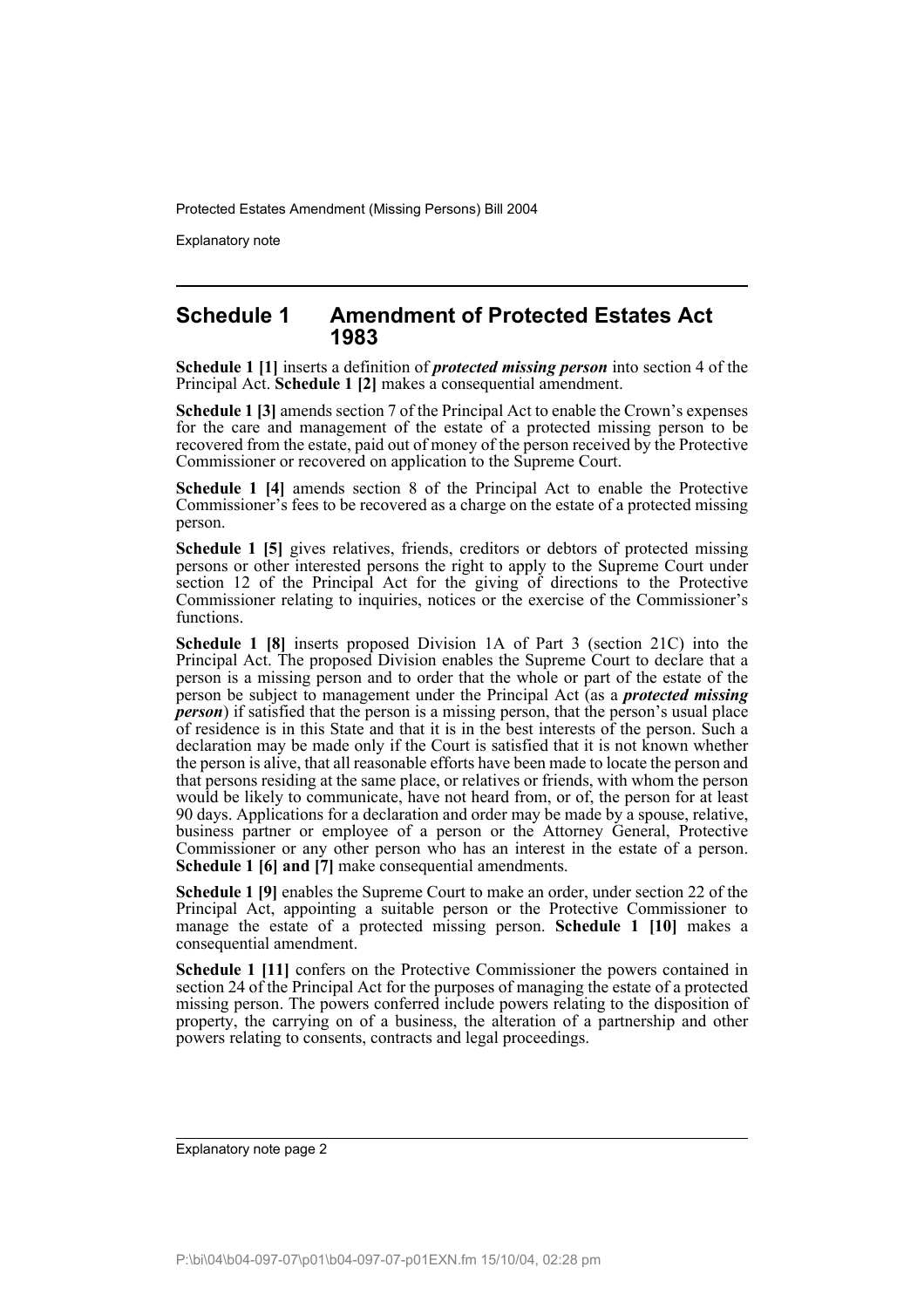Explanatory note

**Schedule 1 [12]** gives the Protective Commissioner power, under section 25 of the Principal Act, to employ agents to transact business or do other acts for the administration and management of the estate of a protected missing person.

**Schedule 1 [13]** inserts proposed section 26 (1A) into the Principal Act which confers on the Protective Commissioner power to exercise any function that a protected missing person has and can exercise or would have and could exercise if the person were not missing. **Schedule 1 [15]** makes a consequential amendment.

**Schedule 1 [14]** authorises the Protective Commissioner, under section 26 of the Principal Act, to execute documents on behalf of a protected missing person and gives those documents the same effect as if they had been executed by the protected missing person. **Schedule 1 [16]** makes a consequential amendment.

**Schedule 1 [17]** enables the Protective Commissioner to apply money in the estate of a protected missing person for the purposes set out in section 28 of the Principal Act. They include the payment of debts and expenses, maintenance of a spouse, child, parent or other person dependent on the protected missing person, the preservation and improvement of the estate of the protected missing person, taking up shares and options and investment of the money. **Schedule 1 [18]–[21]** make consequential amendments.

**Schedule 1 [23]** extends to spouses of protected missing persons the right to make an application to the Administrative Decisions Tribunal under section 28A of the Principal Act for a review of a decision of the Protective Commissioner. **Schedule 1 [22]** makes a consequential amendment.

**Schedule 1 [24]** makes it clear that provisions applying to management of estates by other persons do not apply to the estates of protected missing persons committed to the management of the Protective Commissioner.

**Schedule 1 [25]** applies to the estates of protected missing persons the provisions of section 30 of the Principal Act, which enable the Protective Commissioner to confer powers on persons other than the Protective Commissioner who manage estates under the Principal Act and to give directions in respect of those powers.

**Schedule 1 [26]** confers a right on a person who manages the estate of a protected missing person to make an application to the Administrative Decisions Tribunal under section 30A of the Principal Act for a review of a decision of the Protective Commissioner in relation to the conferral of functions on the person.

**Schedule 1 [27]** enables the Supreme Court to require a manager of the estate of a protected missing person to give security, under section 31 of the Principal Act, to the Protective Commissioner in respect of the management of the estate.

**Schedule 1 [28]** amends section 31A of the Principal Act to enable the manager of the estate of a protected missing person to lodge money comprising the whole or part of the estate with the Protective Commissioner. Such funds may be invested by the Protective Commissioner.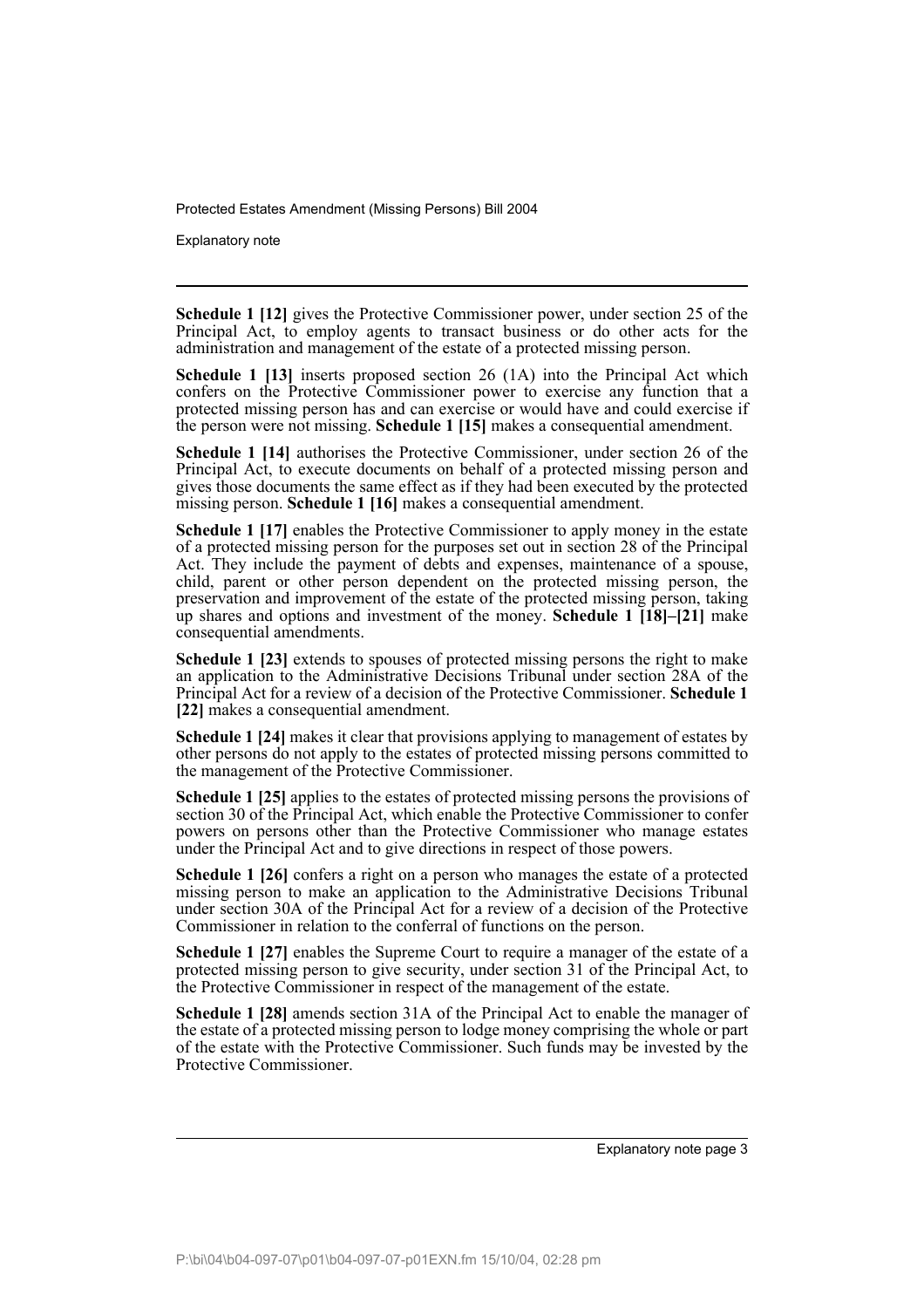Explanatory note

**Schedule 1 [29]** confers on the Protective Commissioner power to prepare a financial plan, under section 31B of the Principal Act, in respect of the estate of a protected missing person.

**Schedule 1 [30]–[32]** enable the Supreme Court, under section 32 of the Principal Act, to make orders that appear to it to be necessary to make the property and income of a protected missing person available for paying debts, the benefit of the protected missing person, the maintenance and benefit of the family of the protected missing person and otherwise as it thinks necessary or desirable for the care and management of the estate of the protected missing person. The orders that may be made include orders for the sale or disposition of property and the application of the whole or part of the estate. **Schedule 1 [33]–[35]** make consequential amendments.

**Schedule 1 [36]** confers on the Supreme Court power, under section 33 of the Principal Act, to make such orders as it thinks fit in relation to the administration and management of the estates of protected missing persons.

**Schedule 1 [37]** inserts proposed section 34 (2) into the Principal Act which sets out when the management of the estate of a protected missing person is terminated. The management of the estate is terminated when an order that the estate be subject to management is revoked, the Protective Commissioner certifies under proposed section 38A that it is terminated or the protected missing person dies.

**Schedule 1 [38]** inserts proposed section 35A into the Principal Act. The proposed section enables the Supreme Court, on the application of a protected missing person or other person, to revoke a declaration that a person is a missing person and an order that the person's estate be subject to management under the Principal Act, if satisfied that the person is alive.

**Schedule 1 [39]** inserts proposed section 38A into the Principal Act. The proposed section enables the Protective Commissioner to certify that management of the estate of a protected missing person is terminated if the Commissioner is satisfied that the protected missing person is alive.

**Schedule 1 [40]** amends section 39 of the Principal Act to require the Protective Commissioner, on termination of management of the estate of a protected missing person, to pay money standing to the credit of the person in the Commissioner's trust fund to the person and to hand over chattels and documents forming part of the estate of the person.

**Schedule 1 [41] and [42]** confer on the Protective Commissioner powers, under section 42 of the Principal Act, to pay certain money and deal with chattels of a protected missing person on the death of the person. The Commissioner may pay money or give chattels to a person claiming to be entitled in the distribution of an estate or as a legatee under a will or to the legal personal representative of the protected missing person.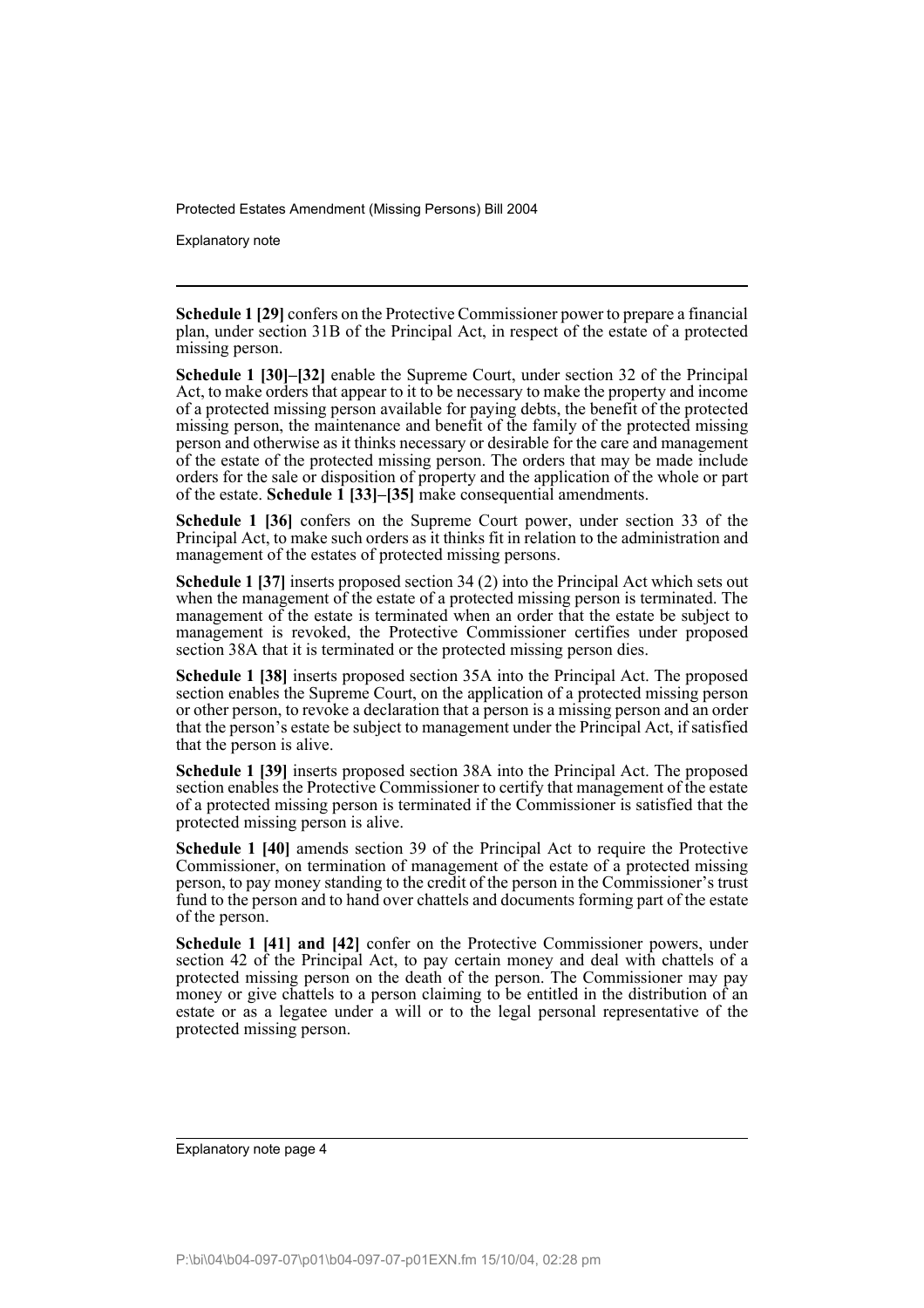Explanatory note

**Schedule 1 [43]** confirms the power of the Protective Commissioner, under section 43 of the Principal Act, to continue to act in the management of the estate of a protected missing person until satisfied that the protected missing person has died or that the relevant order has been revoked.

**Schedule 1 [44]** amends section 47 of the Principal Act to make it clear that property taken in exchange, or a lease renewed, on behalf of a protected missing person under the Principal Act is subject to the same uses, trusts, charges, incumbrances, dispositions, devices and conditions as the property given in exchange or the surrendered lease was or would, but for the exchange or surrender, have been subject to.

**Schedule 1 [45]** amends section 48 of the Principal Act to make it clear that a protected missing person retains the same interest in any surplus money or other property arising from any sale, mortgage, charge or disposition of property or other dealing with property under the Principal Act as the person would have had in property the subject of the sale, mortgage, charge, disposition or dealing if no sale, mortgage, charge, disposition or dealing had been made.

**Schedule 1 [46] and [47]** amend section 49 of the Principal Act to provide for money expended for the improvement, security or advantage of the property of a protected missing person, together with interest, to be a charge on the improved property or other property of the person.

**Schedule 1 [48]** inserts proposed section 50 (1A) into the Principal Act to require the Protective Commissioner to determine whether to consult with relatives of a protected missing person before taking any action in respect of the estate of the protected missing person.

**Schedule 1 [49]** applies to estates of protected missing persons provisions in section 50 of the Principal Act that set out the circumstances and matters to be considered by the Protective Commissioner when determining whether to consult and the steps to be taken with respect to any such consultation. **Schedule 1 [50] and [51]** make consequential amendments.

**Schedule 1 [52]** amends section 51 of the Principal Act to require items of a personal nature in the estate of a protected missing person, that have been requested to be preserved by the person or the person's relatives, to be preserved as far as reasonably practicable.

**Schedule 1 [53]** confers on the Supreme Court power under section 69 of the Principal Act to dissolve a partnership when a member of the partnership becomes a protected missing person.

**Schedule 1 [54]** amends section 70 of the Principal Act to authorise the manager of the estate of a protected missing person, or another person approved by the Supreme Court or the Protective Commissioner, to execute conveyances, deeds and transfers and do other things directed by the Court or Commissioner to give effect to an order or direction under the Principal Act.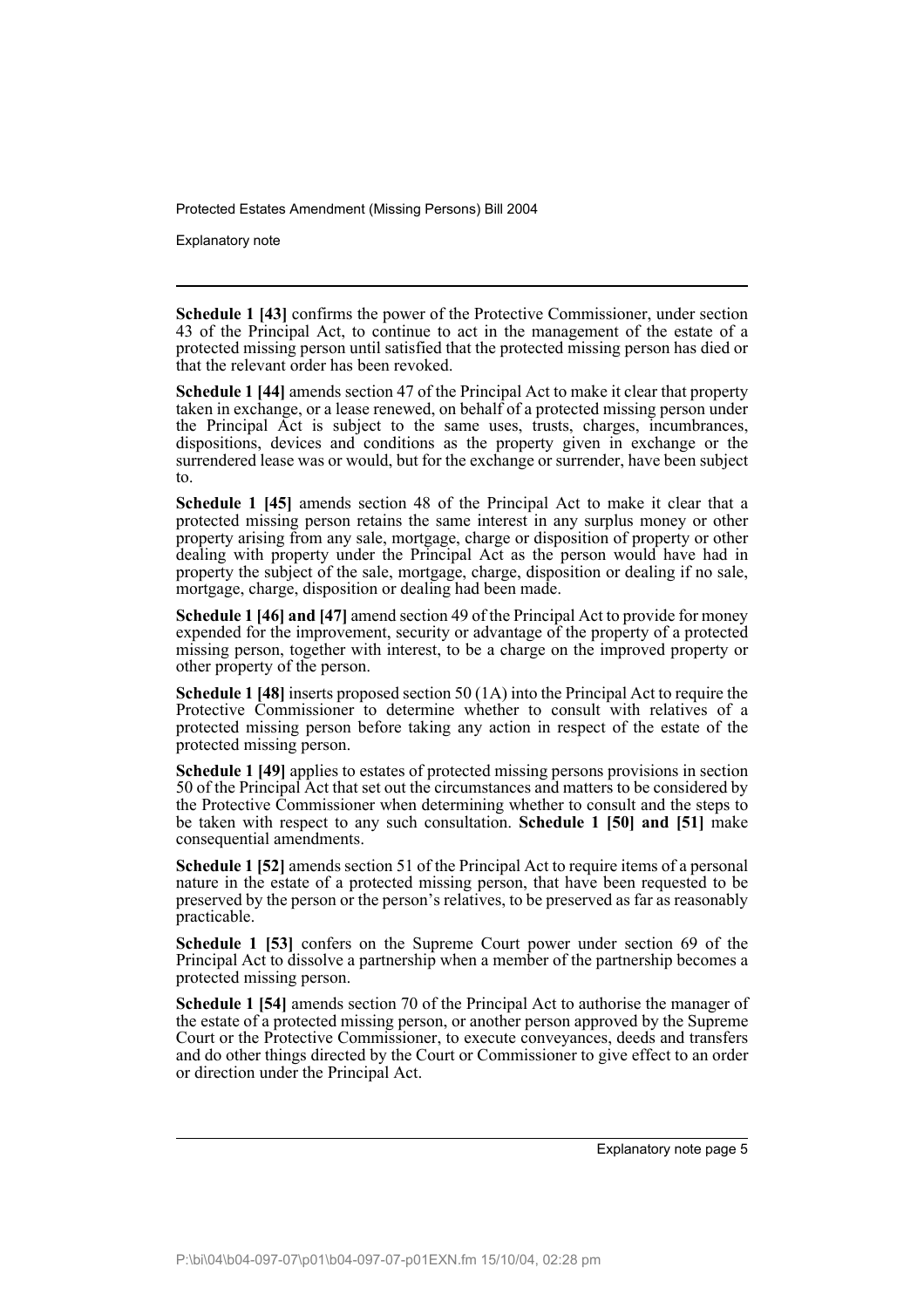Explanatory note

**Schedule 1 [55]** amends section 71 of the Principal Act to enable the Protective Commissioner or manager of the estate of a protected missing person to exercise a power of that person as a trustee or to give a consent for that person. The amendment also provides for the exercise of the power or the consent to have effect.

**Schedule 1 [56]** enables the Protective Commissioner, under section 72 of the Principal Act, to issue a certificate authorising a banker or other person holding cash or investments of a protected missing person to pay the amount specified in the certificate to a specified person. The certificate may be issued if the Commissioner is satisfied that it is necessary for the expenses of the maintenance or other necessary purposes or requirements of the protected missing person or any member of the family of a protected missing person. **Schedule 1 [57]** makes a consequential amendment.

**Schedule 1 [58]** enables the Supreme Court to make an order, under section 73 of the Principal Act, to require an appropriate person to transfer stock of a protected missing person or stock held in trust by the manager of the estate of a protected missing person if the manager dies or it is not known whether the manager is alive or dead or the manager refuses to transfer stock to a new manager.

**Schedule 1 [59]** amends section 76 of the Principal Act to apply in respect of protected missing persons provisions suspending the operation of powers of attorney while the principal's estate is subject to management under the Principal Act.

**Schedule 1 [60]** enables the Supreme Court or the Protective Commissioner to make an order, under section 77 of the Principal Act, that remuneration be paid to the manager of the estate of a protected missing person.

**Schedule 1 [61]** enables savings and transitional regulations to be made as a consequence of the enactment of the proposed Act.

**Schedule 1 [62]** inserts a transitional provision as a consequence of the enactment of the proposed Act.

## **Schedule 2 Amendment of other Acts**

**Schedule 2.1** amends the *Powers of Attorney Act 2003* to provide that the power conferred by an irrevocable power of attorney is not revoked or otherwise terminated by, or remains effective despite, the principal becoming a protected missing person. This is the same as in relation to protected persons under the *Protected Estates Act 1983*.

**Schedule 2.2** amends the *Real Property Act 1900* to enable the Protective Commissioner or the manager of the estate of a protected missing person to withdraw a caveat lodged under that Act by the protected missing person. The same power currently exists in relation to protected persons under the *Protected Estates Act 1983*.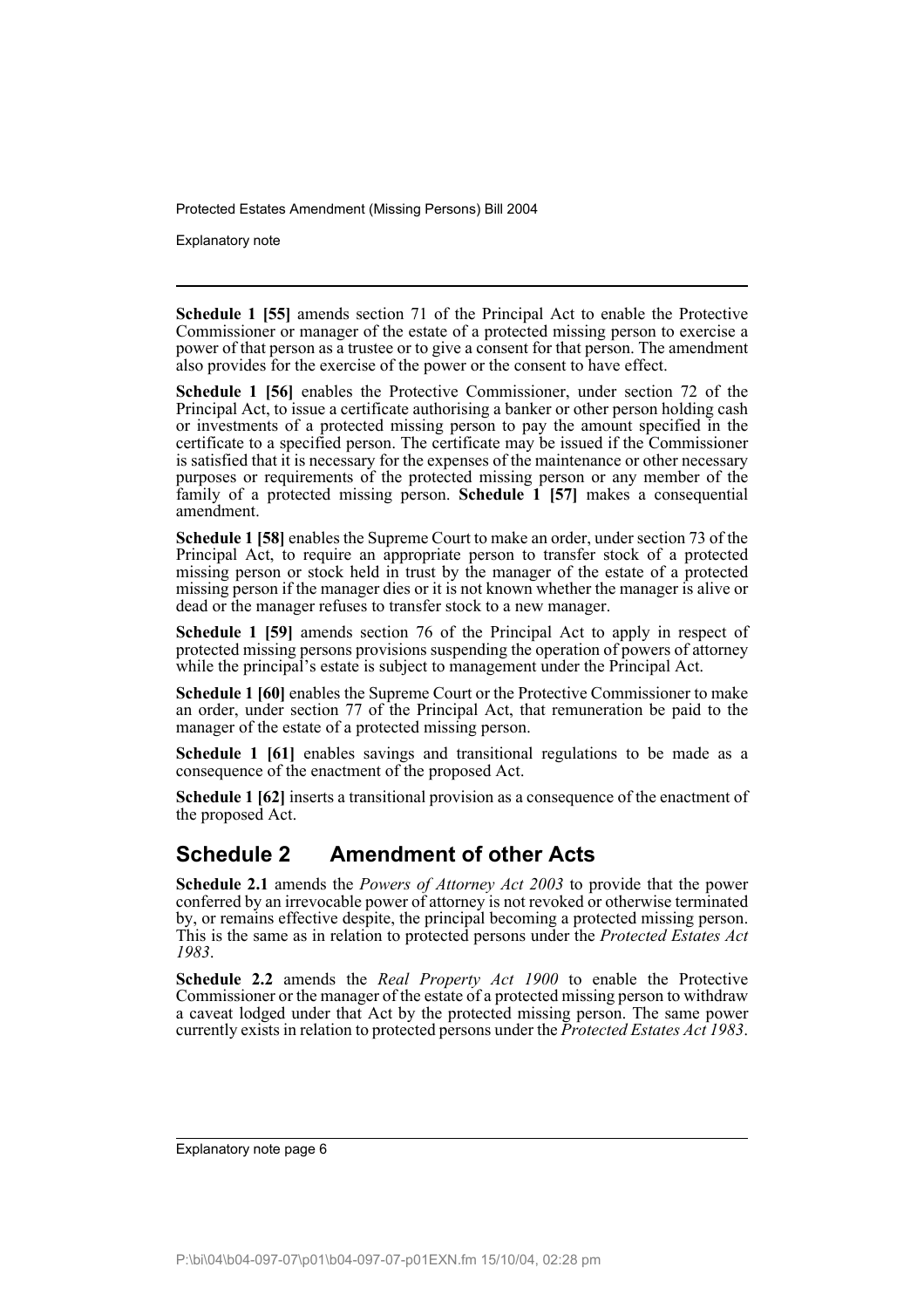First print



New South Wales

# **Protected Estates Amendment (Missing Persons) Bill 2004**

# **Contents**

|            |                                                | Page |
|------------|------------------------------------------------|------|
|            | Name of Act                                    |      |
|            | Commencement                                   |      |
|            | Amendment of Protected Estates Act 1983 No 179 |      |
|            | Amendment of other Acts                        |      |
| Schedule 1 | Amendment of Protected Estates Act 1983        |      |
|            | Schedule 2 Amendment of other Acts             | 12   |
|            |                                                |      |

b04-097-07.p01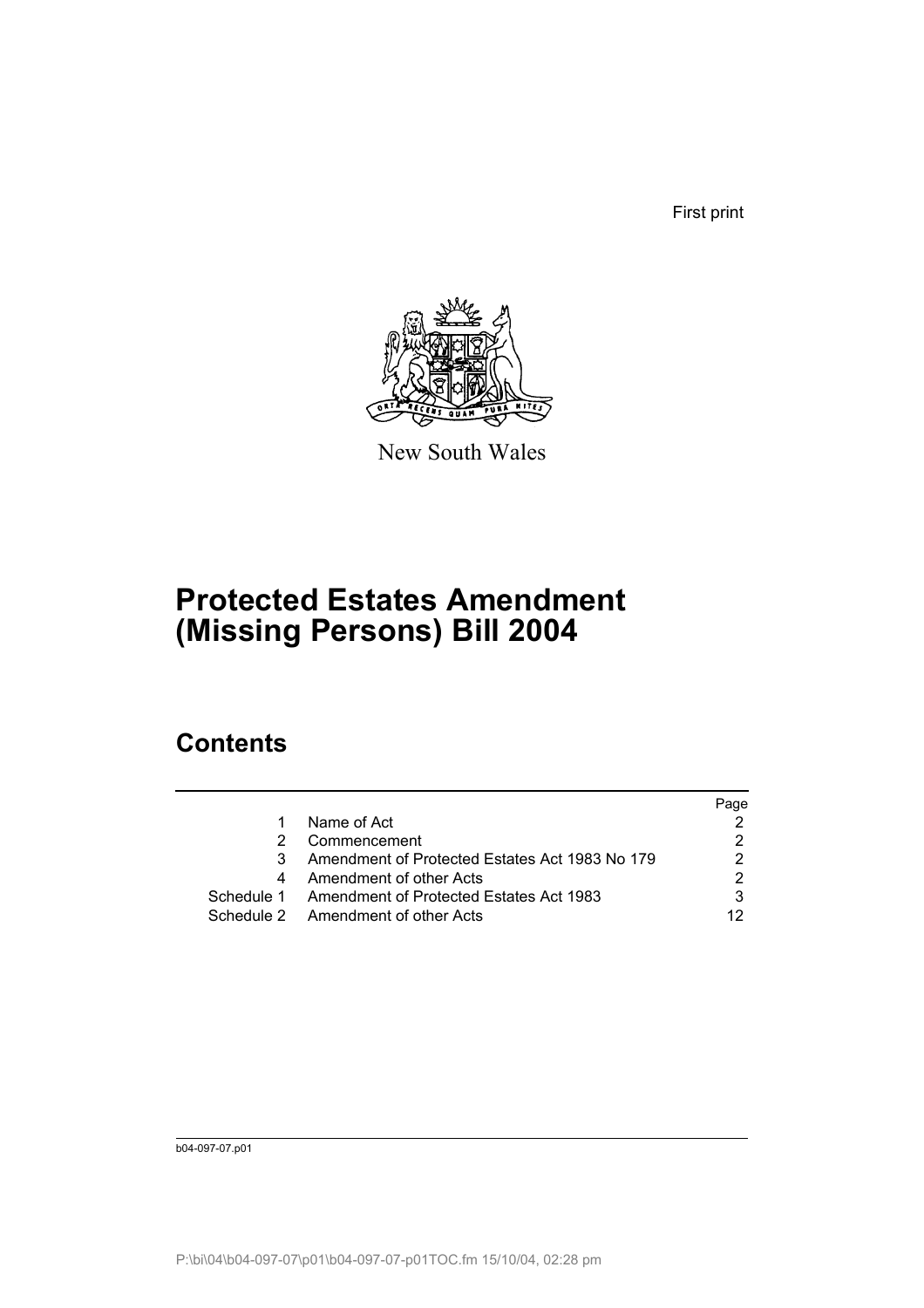**Contents** 

Page

Contents page 2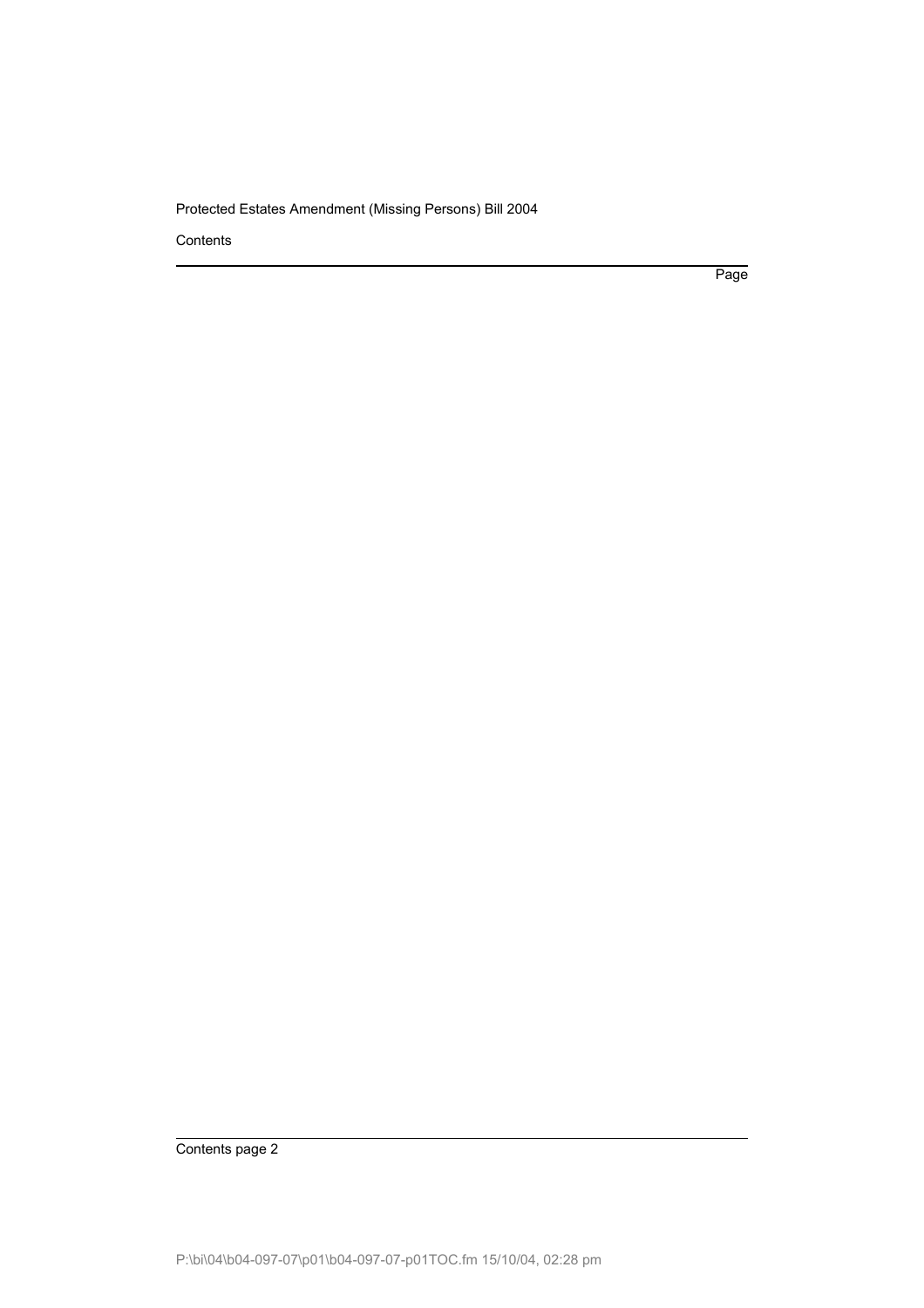

New South Wales

# **Protected Estates Amendment (Missing Persons) Bill 2004**

No , 2004

## **A Bill for**

An Act to amend the *Protected Estates Act 1983* to provide for the management of the estates of missing persons; and related matters.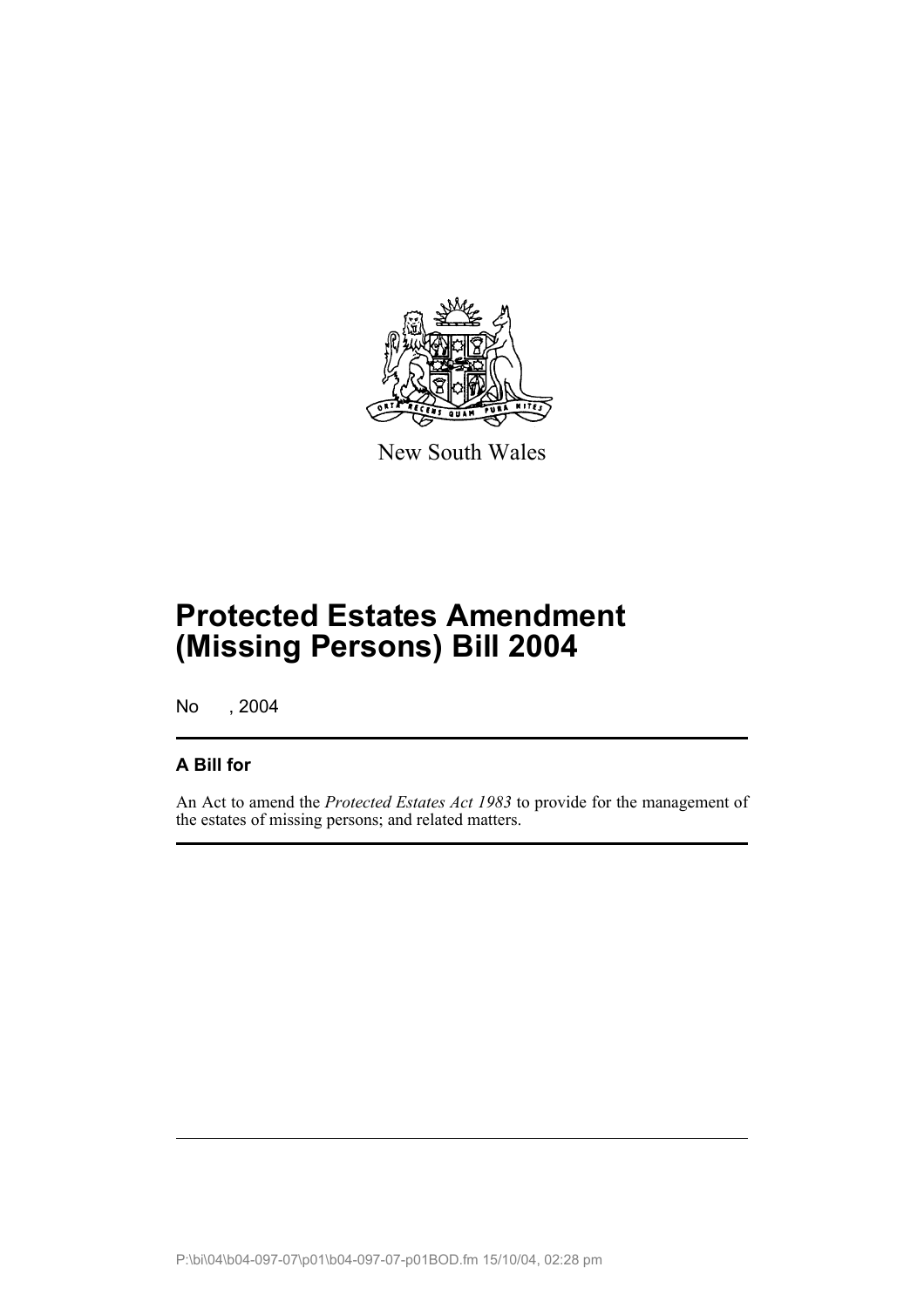<span id="page-9-3"></span><span id="page-9-2"></span><span id="page-9-1"></span><span id="page-9-0"></span>

|              | The Legislature of New South Wales enacts:                                        |                |
|--------------|-----------------------------------------------------------------------------------|----------------|
| 1            | <b>Name of Act</b>                                                                | $\overline{2}$ |
|              | This Act is the <i>Protected Estates Amendment (Missing Persons) Act</i><br>2004. | 3<br>4         |
| $\mathbf{2}$ | Commencement                                                                      | 5              |
|              | This Act commences on a day or days to be appointed by proclamation.              | 6              |
| 3            | Amendment of Protected Estates Act 1983 No 179                                    | 7              |
|              | The <i>Protected Estates Act 1983</i> is amended as set out in Schedule 1.        | 8              |
| 4            | <b>Amendment of other Acts</b>                                                    | 9              |
|              | The Acts specified in Schedule 2 are amended as set out in that<br>Schedule.      | 10<br>11       |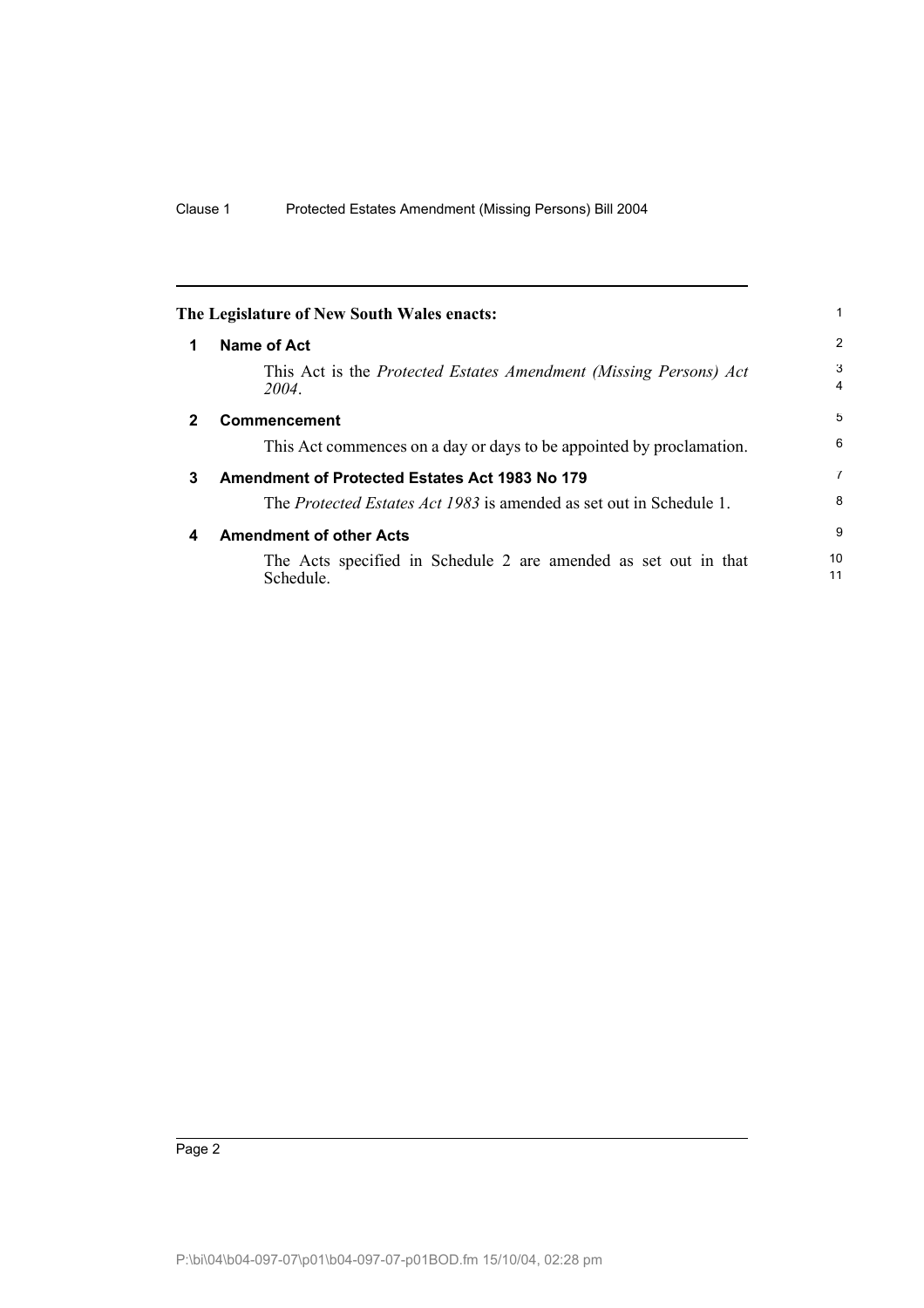Amendment of Protected Estates Act 1983 Schedule 1

<span id="page-10-0"></span>

|       | <b>Schedule 1</b><br><b>Amendment of Protected Estates Act</b><br>1983                                                                      | 1<br>$\overline{2}$ |
|-------|---------------------------------------------------------------------------------------------------------------------------------------------|---------------------|
|       | (Section 3)                                                                                                                                 | 3                   |
| [1]   | <b>Section 4 Definitions</b>                                                                                                                | 4                   |
|       | Insert in alphabetical order in section $4(1)$ :                                                                                            | 5                   |
|       | <i>protected missing person</i> means a person in respect of whom an                                                                        | 6<br>$\overline{7}$ |
|       | order is in force under Division 1A of Part 3 that the estate (or any<br>part of it) of the person be subject to management under this Act. | 8                   |
| [2]   | Section 4 (1), definition of "protected person"                                                                                             | 9                   |
|       | Insert "(other than a protected missing person)" after "means a person".                                                                    | 10                  |
| [3]   | <b>Section 7 Expenses of Protective Commissioner</b>                                                                                        | 11                  |
|       | Insert "or protected missing person" after "protected person" wherever<br>occurring.                                                        | 12<br>13            |
| [4]   | <b>Section 8 Fees</b>                                                                                                                       | 14                  |
|       | Insert "or protected missing person" after "protected person" in section 8 (3).                                                             | 15                  |
| [5]   | Section 12 Court may give directions to Protective Commissioner                                                                             | 16                  |
|       | Insert "or protected missing person" after "protected person" where secondly<br>occurring.                                                  | 17<br>18            |
| [6]   | Part 3, heading                                                                                                                             | 19                  |
|       | Insert "and missing persons" after "affairs".                                                                                               | 20                  |
| $[7]$ | Part 3, Division 1, heading                                                                                                                 | 21                  |
|       | Insert "relating to incapable persons" after "management".                                                                                  | 22                  |
| [8]   | Part 3, Division 1A                                                                                                                         | 23                  |
|       | Insert after Division 1:                                                                                                                    | 24                  |
|       | <b>Division 1A</b><br>Orders for management relating to missing<br>persons                                                                  | 25<br>26            |
|       | <b>21C</b><br>Declaration and order where person missing                                                                                    | 27                  |
|       | (1)<br>The Court may declare that a person is a missing person and order                                                                    | 28                  |
|       | that the estate of the person (or any part of it) be subject to<br>management under this Act if the Court is satisfied that:                | 29<br>30            |
|       | the person is a missing person, and<br>(a)                                                                                                  | 31                  |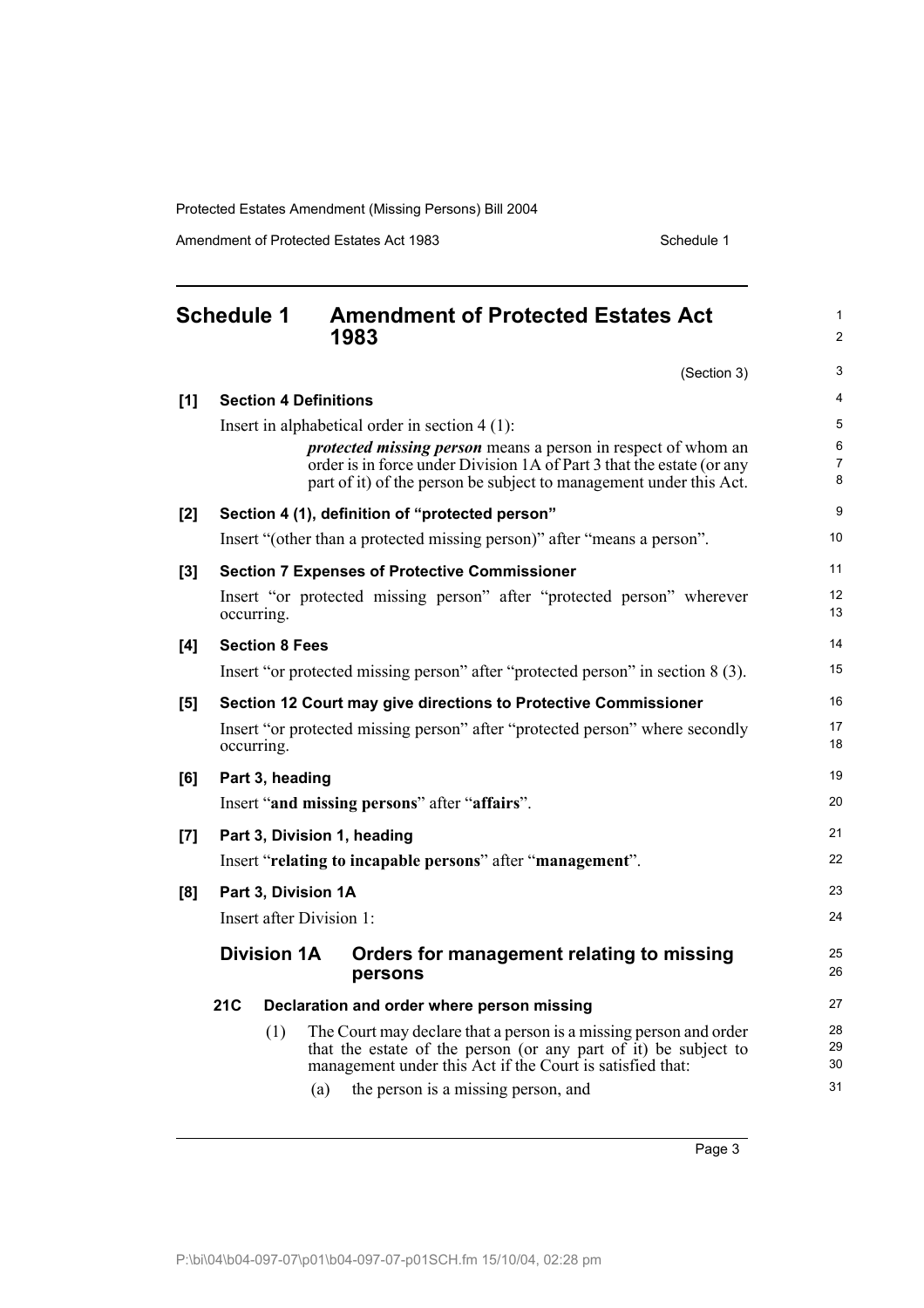Schedule 1 Amendment of Protected Estates Act 1983

|        |                   | the person's usual place of residence is in this State, and<br>(b)                                                                                                                                                                  |  |
|--------|-------------------|-------------------------------------------------------------------------------------------------------------------------------------------------------------------------------------------------------------------------------------|--|
|        |                   | it is in the best interests of the person to do so.<br>(c)                                                                                                                                                                          |  |
|        | (2)               | The Court may be satisfied that a person is a missing person only<br>if it is satisfied that:                                                                                                                                       |  |
|        |                   | it is not known whether the person is alive, and<br>(a)                                                                                                                                                                             |  |
|        |                   | all reasonable efforts have been made to locate the person,<br>(b)<br>and                                                                                                                                                           |  |
|        |                   | persons residing at the place where the person was last<br>(c)<br>known to reside, or relatives or friends, with whom the<br>person would be likely to communicate, have not heard<br>from, or of, the person for at least 90 days. |  |
|        | (3)               | An application for a declaration and order under this section in<br>relation to a person may be made by any of the following persons:                                                                                               |  |
|        |                   | the spouse of the person,<br>(a)                                                                                                                                                                                                    |  |
|        |                   | a relative of the person,<br>(b)                                                                                                                                                                                                    |  |
|        |                   | a business partner or employee of the person,<br>(c)                                                                                                                                                                                |  |
|        |                   | the Attorney General,<br>(d)                                                                                                                                                                                                        |  |
|        |                   | the Protective Commissioner,<br>(e)                                                                                                                                                                                                 |  |
|        |                   | (f)<br>any other person who has an interest in the estate of the<br>person.                                                                                                                                                         |  |
|        | (4)               | On the hearing of an application for the purposes of this section,<br>evidence may be given to the Court in such form and in<br>accordance with such procedures as the Court thinks fit.                                            |  |
| [9]    |                   | Section 22 Management of estates of persons other than patients                                                                                                                                                                     |  |
|        |                   | Omit "protected person" wherever occurring. Insert instead "person".                                                                                                                                                                |  |
| $[10]$ | <b>Section 22</b> |                                                                                                                                                                                                                                     |  |
|        |                   | Insert "or 21C" after "section 13".                                                                                                                                                                                                 |  |
| $[11]$ |                   | Section 24 Powers as to property                                                                                                                                                                                                    |  |
|        | occurring.        | Insert "or protected missing person" after "protected person" wherever                                                                                                                                                              |  |
| $[12]$ |                   | Section 25 Power to employ agents                                                                                                                                                                                                   |  |
|        |                   | Insert "or protected missing person" after "protected person" in section 25 (1).                                                                                                                                                    |  |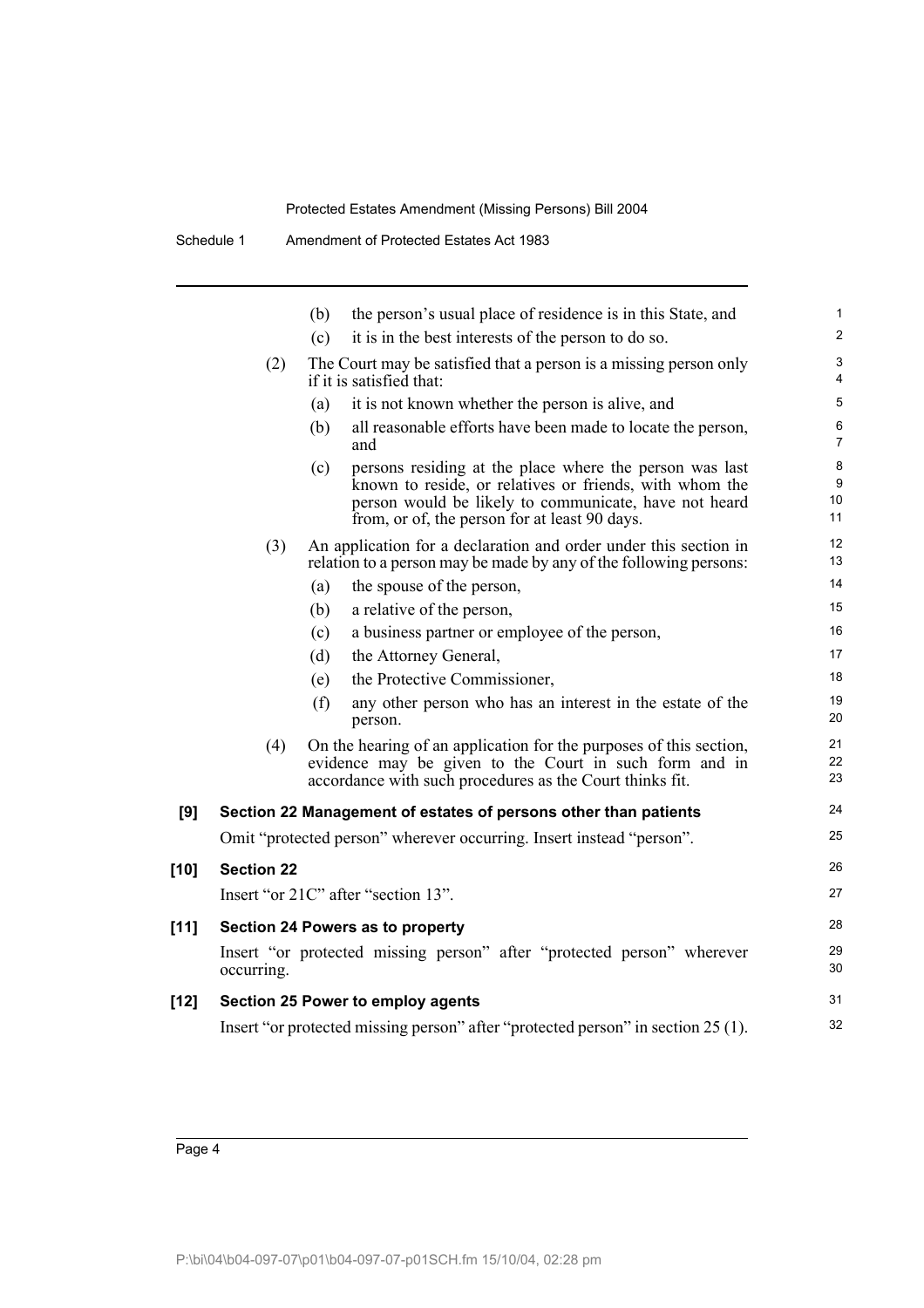Amendment of Protected Estates Act 1983 Schedule 1

| $[13]$ |                       | <b>Section 26 Execution of documents</b>                                                                                                                                                                                                                                           | 1                          |
|--------|-----------------------|------------------------------------------------------------------------------------------------------------------------------------------------------------------------------------------------------------------------------------------------------------------------------------|----------------------------|
|        |                       | Insert after section $26(1)$ :                                                                                                                                                                                                                                                     | $\overline{\mathbf{c}}$    |
|        | (1A)                  | For the purposes of managing the estate of a protected missing<br>person, the Protective Commissioner has, and may exercise, all<br>the functions that the protected missing person has and can<br>exercise or would have and could exercise if the person were not<br>missing.    | 3<br>4<br>5<br>6<br>7      |
| $[14]$ | <b>Section 26 (2)</b> |                                                                                                                                                                                                                                                                                    | 8                          |
|        |                       | Insert "or protected missing person" after "protected person" where firstly,<br>secondly and thirdly occurring.                                                                                                                                                                    | 9<br>10                    |
| $[15]$ | <b>Section 26 (2)</b> |                                                                                                                                                                                                                                                                                    | 11                         |
|        |                       | Insert "or $(1A)$ " after "subsection $(1)$ ".                                                                                                                                                                                                                                     | 12                         |
| $[16]$ | <b>Section 26 (2)</b> |                                                                                                                                                                                                                                                                                    | 13                         |
|        |                       | Omit "to which the protected person".                                                                                                                                                                                                                                              | 14                         |
|        |                       | Insert instead "to which a protected person".                                                                                                                                                                                                                                      | 15                         |
| $[17]$ |                       | Section 28 Disposition of money in hands of Protective Commissioner                                                                                                                                                                                                                | 16                         |
|        |                       | Insert "or protected missing person" after "protected person" wherever<br>occurring (except where firstly occurring in section 28 (2) $(c)$ ).                                                                                                                                     | 17<br>18                   |
| $[18]$ | Section 28 (1) (b)    |                                                                                                                                                                                                                                                                                    | 19                         |
|        |                       | Omit the paragraph. Insert instead:                                                                                                                                                                                                                                                | 20                         |
|        |                       | in the event of the death of the protected person or<br>(b)<br>protected missing person, the person's funeral expenses,                                                                                                                                                            | 21<br>22                   |
| $[19]$ | Section 28 (1AA)      |                                                                                                                                                                                                                                                                                    | 23                         |
|        |                       | Insert after section $28(1)$ :                                                                                                                                                                                                                                                     | 24                         |
|        | (1AA)                 | In addition to the purposes set out in subsection $(1)$ , the<br>Protective Commissioner may apply money comprising the<br>whole or part of the estate of a protected person towards the<br>maintenance, clothing, medicine and care, past and future, of the<br>protected person. | 25<br>26<br>27<br>28<br>29 |
| [20]   | Section 28 (3) (b)    |                                                                                                                                                                                                                                                                                    | 30                         |
|        | Omit the paragraph.   |                                                                                                                                                                                                                                                                                    | 31                         |
|        |                       |                                                                                                                                                                                                                                                                                    |                            |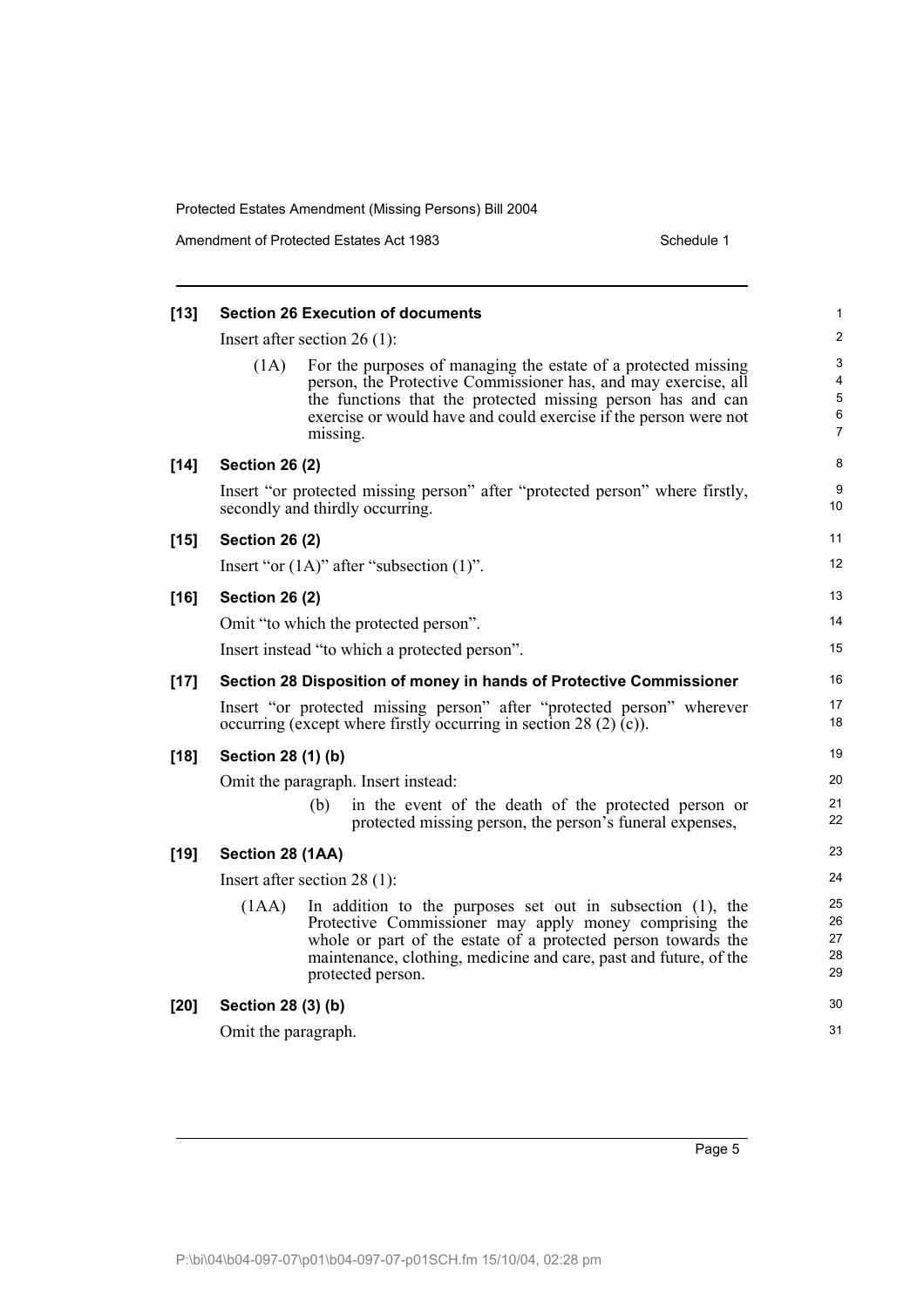Schedule 1 Amendment of Protected Estates Act 1983

| $[21]$ | <b>Section 28 (4)</b>                                                                                                                                                                                                                                                                                                                                              | 1                          |
|--------|--------------------------------------------------------------------------------------------------------------------------------------------------------------------------------------------------------------------------------------------------------------------------------------------------------------------------------------------------------------------|----------------------------|
|        | Insert after section $28(3)$ :                                                                                                                                                                                                                                                                                                                                     | 2                          |
|        | (4)<br>In addition to the matters set out in subsection $(3)$ , for the<br>purposes of ascertaining whether a protected person prefers a<br>particular form of investment, the Protective Commissioner may<br>have regard to any views expressed to the Protective<br>Commissioner by the protected person regarding the person's<br>preferred form of investment. | 3<br>4<br>5<br>6<br>7<br>8 |
| $[22]$ | Section 28A Review by ADT of decisions by Protective Commissioner<br>under this Division                                                                                                                                                                                                                                                                           | 9<br>10                    |
|        | Omit "the protected person" from section 28A (3) (a).                                                                                                                                                                                                                                                                                                              | 11                         |
|        | Insert instead "a protected person".                                                                                                                                                                                                                                                                                                                               | 12                         |
| $[23]$ | Section 28A (3) (b)                                                                                                                                                                                                                                                                                                                                                | 13                         |
|        | Omit "the protected person".                                                                                                                                                                                                                                                                                                                                       | 14                         |
|        | Insert instead "a protected person or protected missing person in respect of<br>whose estate the decision was made".                                                                                                                                                                                                                                               | 15<br>16                   |
| $[24]$ | <b>Section 29 Application of Division</b>                                                                                                                                                                                                                                                                                                                          | 17                         |
|        | Insert "or protected missing person" after "protected person".                                                                                                                                                                                                                                                                                                     | 18                         |
| $[25]$ | Section 30 Protective Commissioner may authorise and direct functions<br>of managers                                                                                                                                                                                                                                                                               | 19<br>20                   |
|        | Insert "or protected missing person" after "protected person" wherever<br>occurring in section 30 (1) and $(5)$ .                                                                                                                                                                                                                                                  | 21<br>22                   |
| $[26]$ | Section 30A Review by ADT of decisions by Protective Commissioner in<br>relation to managers                                                                                                                                                                                                                                                                       | 23<br>24                   |
|        | Insert "or protected missing person" after "protected person" in section 30A<br>(1).                                                                                                                                                                                                                                                                               | 25<br>26                   |
| $[27]$ | Section 31 Security in respect of management                                                                                                                                                                                                                                                                                                                       | 27                         |
|        | Insert "or protected missing person" after "protected person" wherever<br>occurring in section 31 (1) and $(3)$ .                                                                                                                                                                                                                                                  | 28<br>29                   |
| $[28]$ | Section 31A Managers may lodge estate funds with Protective<br><b>Commissioner</b>                                                                                                                                                                                                                                                                                 | 30<br>31                   |
|        | Insert "or protected missing person" after "protected person" wherever<br>occurring in section 31A (1).                                                                                                                                                                                                                                                            | 32<br>33                   |
|        |                                                                                                                                                                                                                                                                                                                                                                    |                            |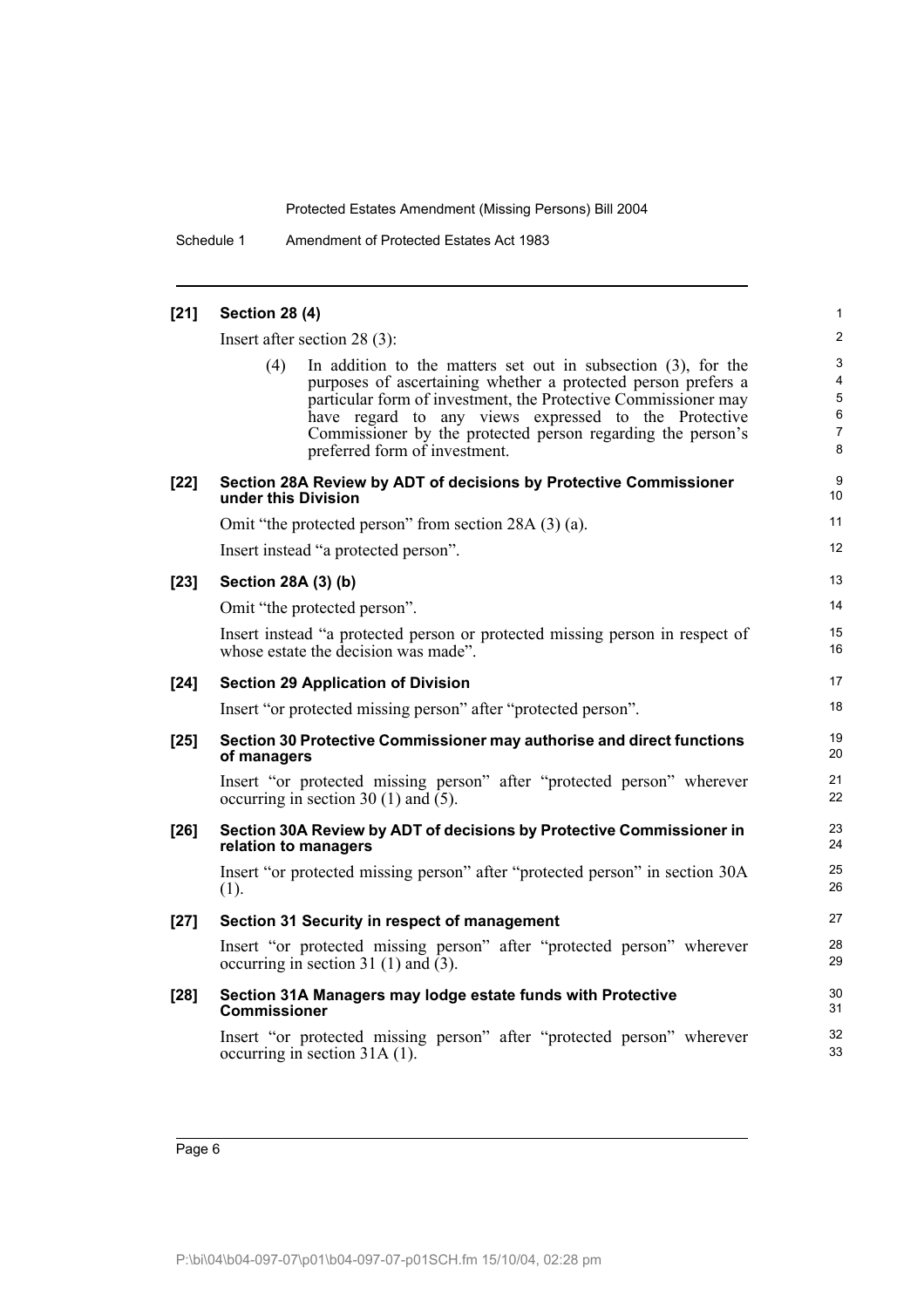| $[29]$ |                                |     | <b>Section 31B Financial plans</b>                                                                                                                                                                                                                                                              | $\mathbf{1}$               |
|--------|--------------------------------|-----|-------------------------------------------------------------------------------------------------------------------------------------------------------------------------------------------------------------------------------------------------------------------------------------------------|----------------------------|
|        | (1).                           |     | Insert "or protected missing person" after "protected person" in section 31B                                                                                                                                                                                                                    | $\overline{c}$<br>3        |
| $[30]$ |                                |     | Section 32 Orders by Court as to property                                                                                                                                                                                                                                                       | 4                          |
|        | Insert after section $32(1)$ : |     |                                                                                                                                                                                                                                                                                                 | 5                          |
|        | (1A)                           |     | The Court may make such orders as appear to it necessary for<br>rendering the property and income of a protected missing person<br>available for the following purposes:                                                                                                                        | 6<br>$\overline{7}$<br>8   |
|        |                                | (a) | the payment of the debts of, and otherwise for the benefit<br>of, the protected missing person,                                                                                                                                                                                                 | 9<br>10                    |
|        |                                | (b) | the maintenance and benefit of the family of the protected<br>missing person,                                                                                                                                                                                                                   | 11<br>12                   |
|        |                                | (c) | otherwise as it thinks necessary or desirable for the care<br>and management of the estate of a protected missing<br>person.                                                                                                                                                                    | 13<br>14<br>15             |
| $[31]$ | <b>Section 32 (2)</b>          |     |                                                                                                                                                                                                                                                                                                 | 16                         |
|        |                                |     | Insert "or $(1A)$ " after "subsection $(1)$ ".                                                                                                                                                                                                                                                  | 17                         |
| $[32]$ | <b>Section 32 (2)</b>          |     |                                                                                                                                                                                                                                                                                                 | 18                         |
|        | occurring.                     |     | Insert "or protected missing person" after "protected person" wherever                                                                                                                                                                                                                          | 19<br>20                   |
| $[33]$ | Section 32 (2) (a) (i)         |     |                                                                                                                                                                                                                                                                                                 | 21                         |
|        |                                |     | Insert "or protected missing person's" after "protected person's".                                                                                                                                                                                                                              | 22                         |
| $[34]$ | Section 32 (2) (a) (iv)        |     |                                                                                                                                                                                                                                                                                                 | 23                         |
|        | Omit the subparagraph.         |     |                                                                                                                                                                                                                                                                                                 | 24                         |
| $[35]$ | <b>Section 32 (3)</b>          |     |                                                                                                                                                                                                                                                                                                 | 25                         |
|        | Insert after section $32$ (2): |     |                                                                                                                                                                                                                                                                                                 | 26                         |
|        | (3)                            |     | The Court may make an order under subsection $(2)$ $(a)$ for the<br>purpose of raising or securing or repaying with or without interest<br>money which is to be or which has been applied for the payment<br>of, or provision for the expenses of, future maintenance of a<br>protected person. | 27<br>28<br>29<br>30<br>31 |
| $[36]$ |                                |     | Section 33 Orders by Court as to management of estates                                                                                                                                                                                                                                          | 32                         |
|        | (1).                           |     | Insert "or protected missing persons" after "protected persons" in section 33                                                                                                                                                                                                                   | 33<br>34                   |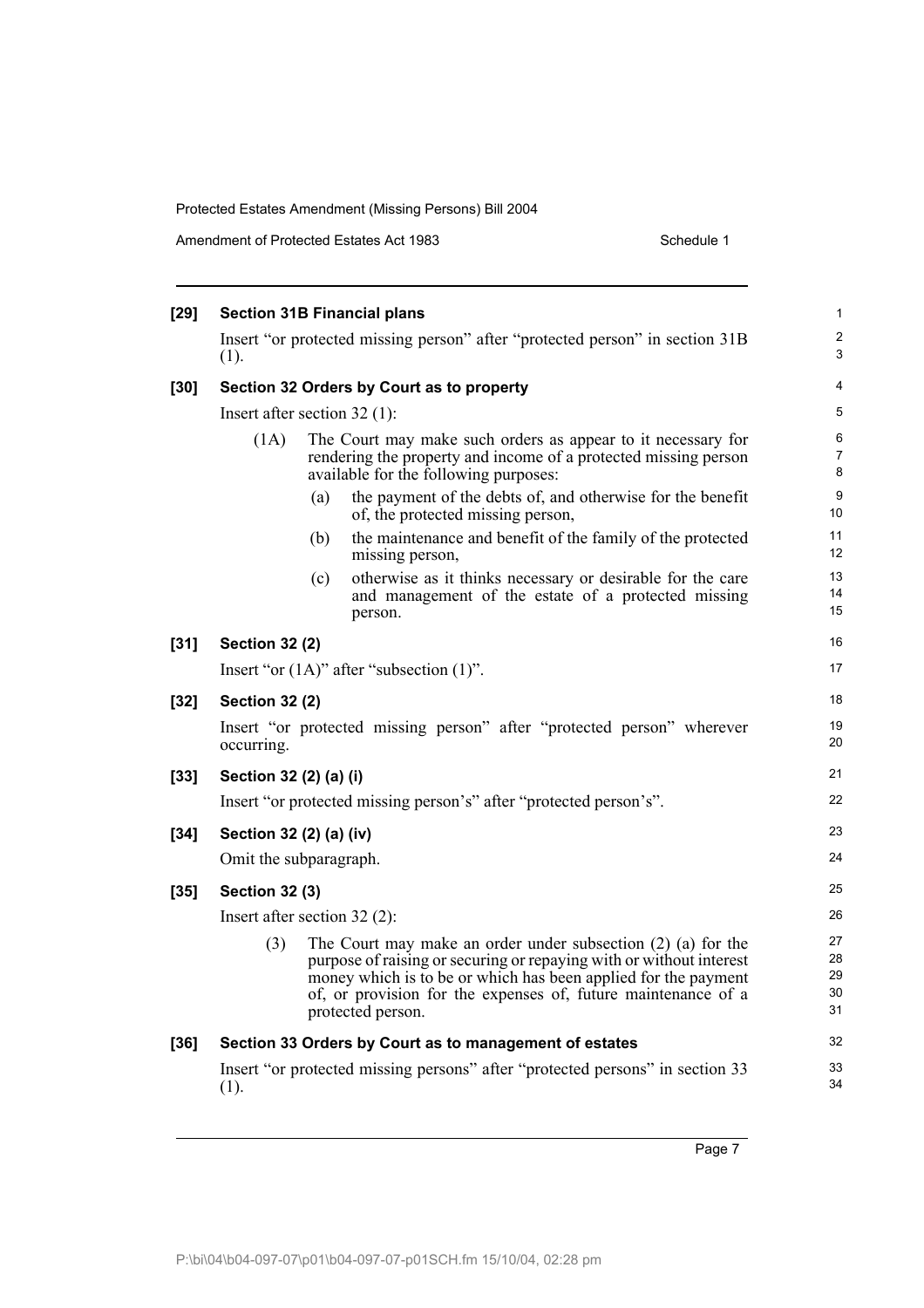| $[37]$ |                          |                    |     | <b>Section 34 Termination of management</b>                                                                                                                                                                                                                             | 1                          |
|--------|--------------------------|--------------------|-----|-------------------------------------------------------------------------------------------------------------------------------------------------------------------------------------------------------------------------------------------------------------------------|----------------------------|
|        |                          |                    |     | Insert after section $34(1)$ :                                                                                                                                                                                                                                          | $\overline{2}$             |
|        |                          | (2)                |     | The management of the estate of a protected missing person<br>under this Act is terminated:                                                                                                                                                                             | 3<br>4                     |
|        |                          |                    | (a) | on the order that the estate be subject to management under<br>this Act being revoked, or                                                                                                                                                                               | $\mathbf 5$<br>6           |
|        |                          |                    | (b) | on the Protective Commissioner certifying under section<br>38A that the management is terminated, or                                                                                                                                                                    | $\overline{7}$<br>8        |
|        |                          |                    | (c) | on the death of the protected missing person.                                                                                                                                                                                                                           | 9                          |
| $[38]$ |                          | <b>Section 35A</b> |     |                                                                                                                                                                                                                                                                         | 10                         |
|        | Insert after section 35: |                    | 11  |                                                                                                                                                                                                                                                                         |                            |
|        | 35A                      |                    |     | Orders where person no longer missing                                                                                                                                                                                                                                   | 12                         |
|        |                          |                    |     | If, on application to it by a protected missing person or other<br>person, the Court is satisfied that a protected missing person is<br>alive, it may:                                                                                                                  | 13<br>14<br>15             |
|        |                          |                    | (a) | revoke any declaration made that the person is a missing<br>person, and                                                                                                                                                                                                 | 16<br>17                   |
|        |                          |                    | (b) | revoke the order that the estate of the person be subject to<br>management under this Act, and                                                                                                                                                                          | 18<br>19                   |
|        |                          |                    | (c) | make such orders as appear to it to be necessary to give<br>effect to the revocation of the order, including the release<br>of the estate of the person from the control of the Court, the<br>Protective Commissioner or a manager and the discharge<br>of any manager. | 20<br>21<br>22<br>23<br>24 |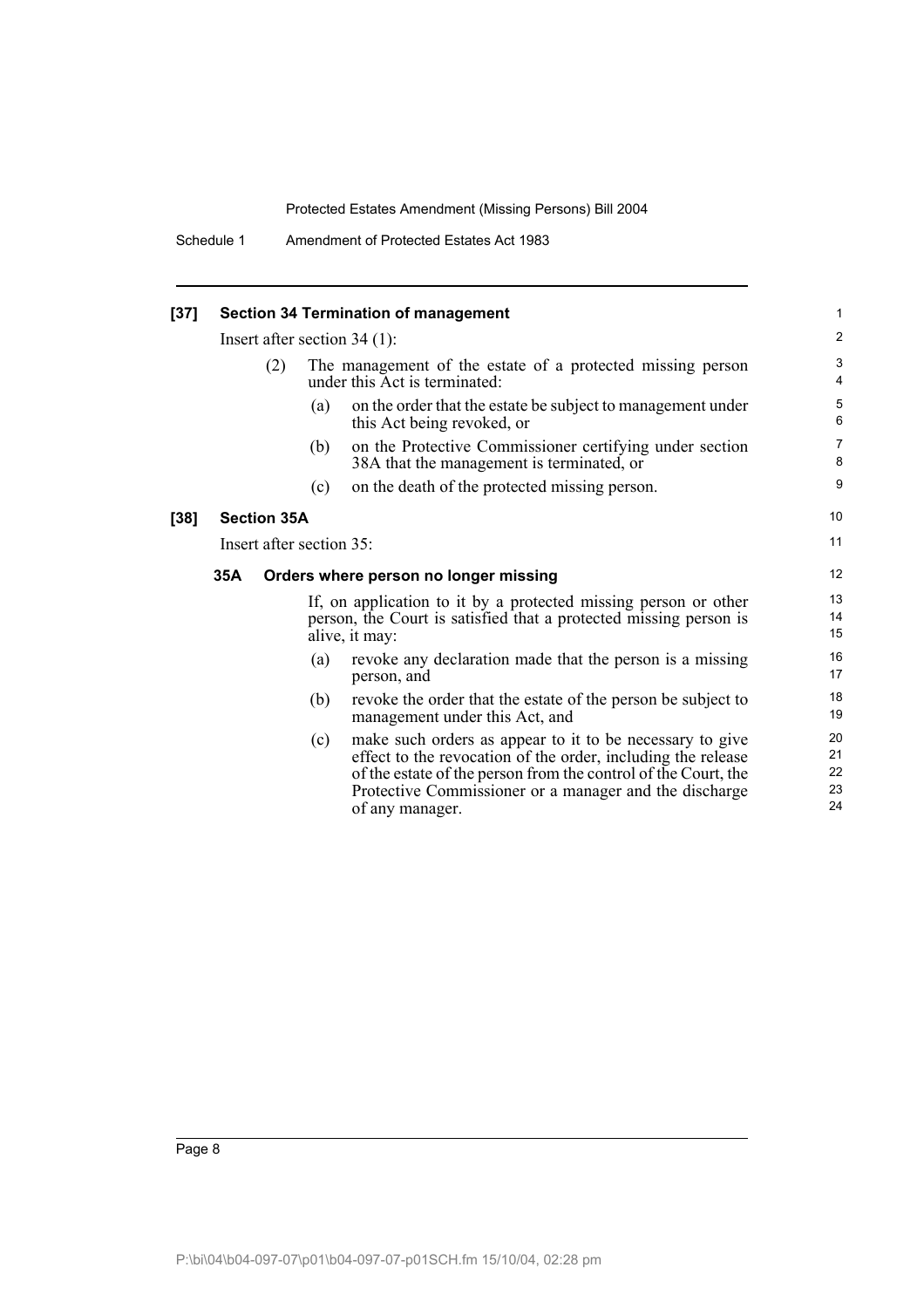Amendment of Protected Estates Act 1983 Schedule 1

| $[39]$ | <b>Section 38A</b>       |            |                                                                                                                                                                                                                     |                    |  |
|--------|--------------------------|------------|---------------------------------------------------------------------------------------------------------------------------------------------------------------------------------------------------------------------|--------------------|--|
|        | Insert after section 38: |            |                                                                                                                                                                                                                     |                    |  |
|        | 38A                      | missing    | Termination by Protective Commissioner where person no longer                                                                                                                                                       | 3<br>4             |  |
|        |                          | (1)        | The Protective Commissioner may, if satisfied that a protected<br>missing person is alive, certify that management of the estate of<br>the protected missing person is terminated.                                  | 5<br>6<br>7        |  |
|        |                          | (2)        | The regulations may make provision for or with respect to<br>information that the Protective Commissioner may take into<br>account for the purposes of being satisfied that a protected<br>missing person is alive. | 8<br>9<br>10<br>11 |  |
| $[40]$ |                          | management | Section 39 Functions of Protective Commissioner on termination of                                                                                                                                                   | 12<br>13           |  |
|        |                          |            | Insert "or protected missing person" after "protected person".                                                                                                                                                      | 14                 |  |
| [41]   |                          |            | Section 42 Death of protected person or protected missing person                                                                                                                                                    | 15                 |  |
|        |                          | occurring. | Insert "or protected missing person" after "protected person" wherever                                                                                                                                              | 16<br>17           |  |
| $[42]$ |                          |            | Section 42 (2) and (3) (a)                                                                                                                                                                                          | 18                 |  |
|        |                          | occurring. | Insert "or protected missing person's" after "protected person's" wherever                                                                                                                                          | 19<br>20           |  |
| $[43]$ |                          |            | Section 43 Protective Commissioner may act until notice of death or<br>revocation received                                                                                                                          | 21<br>22           |  |
|        |                          | occurring. | Insert "or protected missing person" after "protected person" wherever                                                                                                                                              | 23<br>24           |  |
| $[44]$ |                          | as before  | Section 47 Property exchanged and renewed lease to be to same uses                                                                                                                                                  | 25<br>26           |  |
|        |                          |            | Insert "or protected missing person" after "protected person".                                                                                                                                                      | 27                 |  |
| $[45]$ |                          |            | Section 48 Interest in property of certain persons not to be altered                                                                                                                                                | 28                 |  |
|        |                          |            | Insert "or protected missing person" after "protected person" wherever<br>occurring in section 48 $(1)$ , $(3)$ and $(4)$ .                                                                                         | 29<br>30           |  |
| $[46]$ |                          |            | Section 49 Expenses of improvements may be charged on estate                                                                                                                                                        | 31                 |  |
|        |                          | occurring. | Insert "or protected missing person" after "protected person" wherever                                                                                                                                              | 32<br>33           |  |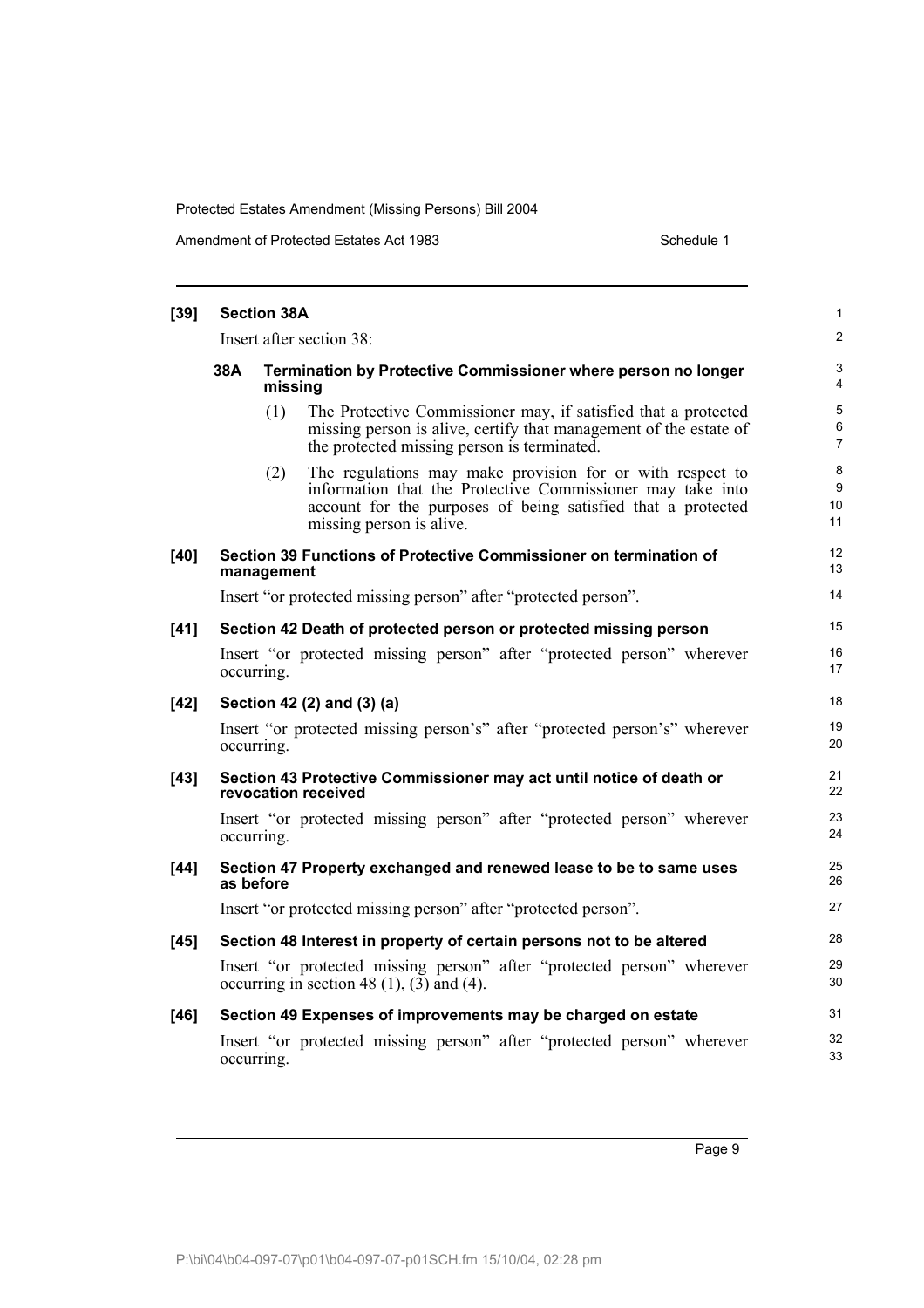Schedule 1 Amendment of Protected Estates Act 1983

| $[47]$ | <b>Section 49 (3)</b>                   |                                                                                                                                                                                                                                                                                                             | 1                     |
|--------|-----------------------------------------|-------------------------------------------------------------------------------------------------------------------------------------------------------------------------------------------------------------------------------------------------------------------------------------------------------------|-----------------------|
|        |                                         | Insert "or protected missing person's" after "protected person's".                                                                                                                                                                                                                                          | $\overline{c}$        |
| $[48]$ |                                         | <b>Section 50 Consultation by Protective Commissioner</b>                                                                                                                                                                                                                                                   | 3                     |
|        | Insert after section 50 $(1)$ :         |                                                                                                                                                                                                                                                                                                             | 4                     |
|        | (1A)                                    | Before the Protective Commissioner takes any action in respect<br>of the estate of a protected missing person, the Protective<br>Commissioner must determine whether the action is of such a<br>nature that the relatives of the protected missing person should be<br>consulted in relation to the action. | 5<br>6<br>7<br>8<br>9 |
| $[49]$ | Section 50 (2) and (3)                  |                                                                                                                                                                                                                                                                                                             | 10                    |
|        |                                         | Omit "a protected person" wherever occurring. Insert instead "a person".                                                                                                                                                                                                                                    | 11                    |
| [50]   | Section 50 (2) and (3)                  |                                                                                                                                                                                                                                                                                                             | 12                    |
|        | those persons" wherever occurring.      | Omit "the protected person and relatives of the protected person or any of                                                                                                                                                                                                                                  | 13<br>14              |
|        |                                         | Insert instead "a person referred to in subsection $(1)$ or $(1A)$ ".                                                                                                                                                                                                                                       | 15                    |
| [51]   | <b>Section 50 (3)</b>                   |                                                                                                                                                                                                                                                                                                             | 16                    |
|        |                                         | Omit "those persons" where secondly occurring. Insert instead "the person".                                                                                                                                                                                                                                 | 17                    |
| $[52]$ |                                         | Section 51 Personal items to be preserved                                                                                                                                                                                                                                                                   | 18                    |
|        |                                         | Insert "or protected missing person" after "person" wherever occurring.                                                                                                                                                                                                                                     | 19                    |
| $[53]$ |                                         | Section 69 Court may dissolve partnership                                                                                                                                                                                                                                                                   | 20                    |
|        |                                         | Insert "or protected missing person" after "protected person".                                                                                                                                                                                                                                              | 21                    |
| $[54]$ |                                         | Section 70 Power to carry orders and directions into effect                                                                                                                                                                                                                                                 | 22                    |
|        | occurring in section $70(1)$ .          | Insert "or protected missing person" after "protected person" wherever                                                                                                                                                                                                                                      | 23<br>24              |
| $[55]$ |                                         | Section 71 Manager may act as trustee or guardian in certain cases                                                                                                                                                                                                                                          | 25                    |
|        | occurring in section 71 (1) and $(2)$ . | Insert "or protected missing person" after "protected person" wherever                                                                                                                                                                                                                                      | 26<br>27              |
| $[56]$ |                                         | Section 72 Temporary provision for maintenance                                                                                                                                                                                                                                                              | 28                    |
|        |                                         | Insert "or protected missing person" after "protected person" wherever<br>occurring in section 72 (1) (except where secondly occurring).                                                                                                                                                                    | 29<br>30              |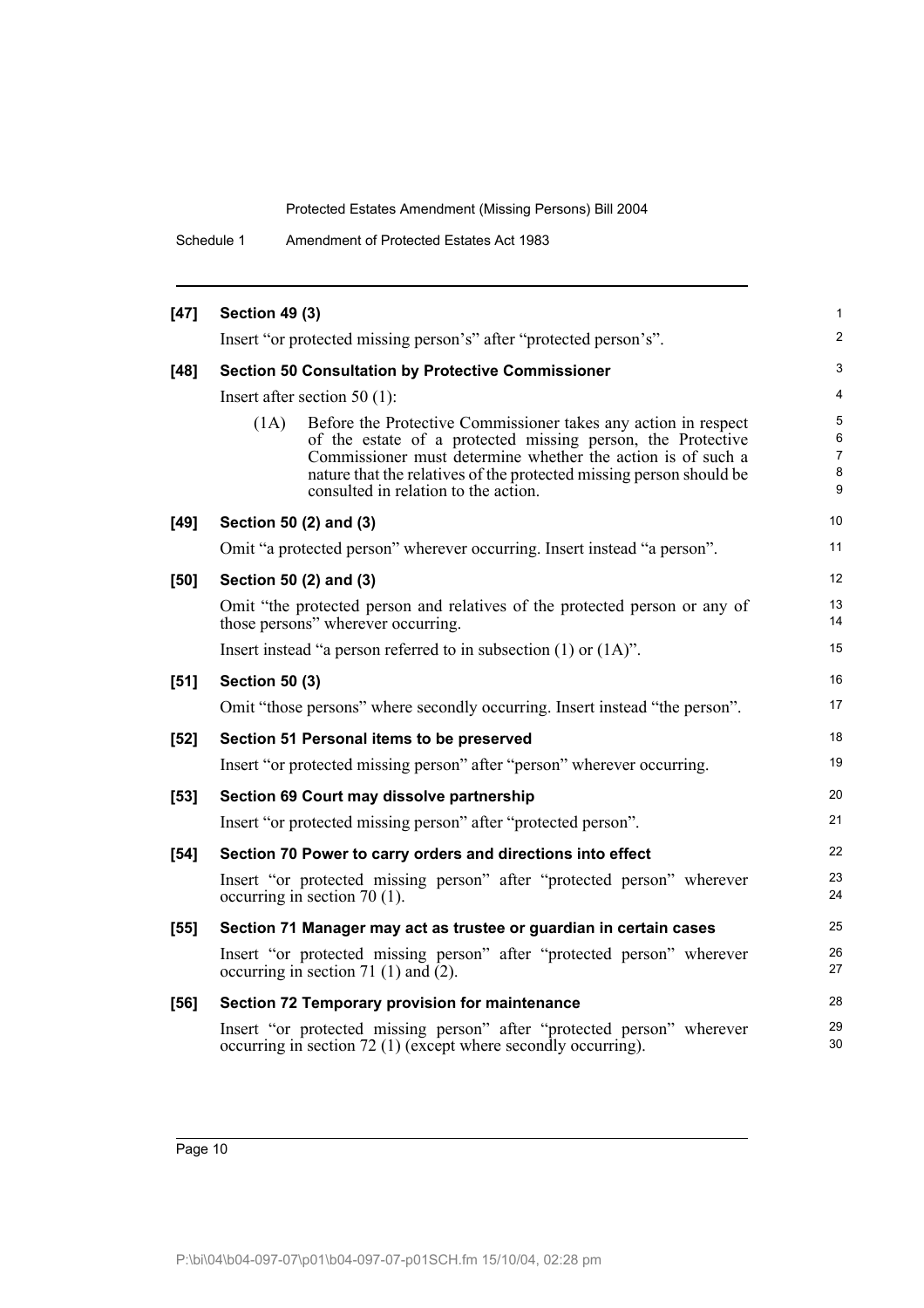| Amendment of Protected Estates Act 1983 | Schedule 1 |
|-----------------------------------------|------------|
|-----------------------------------------|------------|

| $[57]$ | <b>Section 72 (2)</b> |                                                                                                                                                                                                                                                                                                                                                                           | 1                                |
|--------|-----------------------|---------------------------------------------------------------------------------------------------------------------------------------------------------------------------------------------------------------------------------------------------------------------------------------------------------------------------------------------------------------------------|----------------------------------|
|        |                       | Insert "or protected missing person's" after "protected person's".                                                                                                                                                                                                                                                                                                        | $\overline{2}$                   |
| [58]   |                       | Section 73 Transfer of stock belonging to certain persons                                                                                                                                                                                                                                                                                                                 | 3                                |
|        | occurring.            | Insert "or protected missing person" after "protected person" wherever                                                                                                                                                                                                                                                                                                    | 4<br>5                           |
| [59]   |                       | <b>Section 76 Powers of attorney</b>                                                                                                                                                                                                                                                                                                                                      | 6                                |
|        | (a).                  | Insert "or protected missing person" after "protected person" in section 76 (11)                                                                                                                                                                                                                                                                                          | 7<br>8                           |
| [60]   |                       | Section 77 Costs may be paid out of estate                                                                                                                                                                                                                                                                                                                                | 9                                |
|        |                       | Insert "or protected missing person" after "protected person" in section 77 (2).                                                                                                                                                                                                                                                                                          | 10                               |
| [61]   |                       | <b>Schedule 1 Savings and transitional provisions</b>                                                                                                                                                                                                                                                                                                                     | 11                               |
|        |                       | Insert at the end of clause $1(1)$ :                                                                                                                                                                                                                                                                                                                                      | 12                               |
|        |                       | Protected Estates Amendment (Missing Persons) Act 2004                                                                                                                                                                                                                                                                                                                    | 13                               |
| [62]   | Schedule 1, Part 4    |                                                                                                                                                                                                                                                                                                                                                                           | 14                               |
|        | Insert after Part 3:  |                                                                                                                                                                                                                                                                                                                                                                           | 15                               |
|        | Part 4                | Provisions consequent on enactment of                                                                                                                                                                                                                                                                                                                                     | 16                               |
|        |                       | <b>Protected Estates Amendment (Missing</b>                                                                                                                                                                                                                                                                                                                               | 17                               |
|        |                       | Persons) Act 2004                                                                                                                                                                                                                                                                                                                                                         | 18                               |
|        | 8                     | Application of amendments to existing missing persons                                                                                                                                                                                                                                                                                                                     | 19                               |
|        |                       | A declaration and order may be made under Division 1A of Part<br>3, as inserted by the Protected Estates Amendment (Missing)<br><i>Persons) Act 2004</i> , in relation to a person who became a missing<br>person (as referred to in section $21C(2)$ ) during a period<br>commencing before the commencement of that Division and<br>continuing after that commencement. | 20<br>21<br>22<br>23<br>24<br>25 |